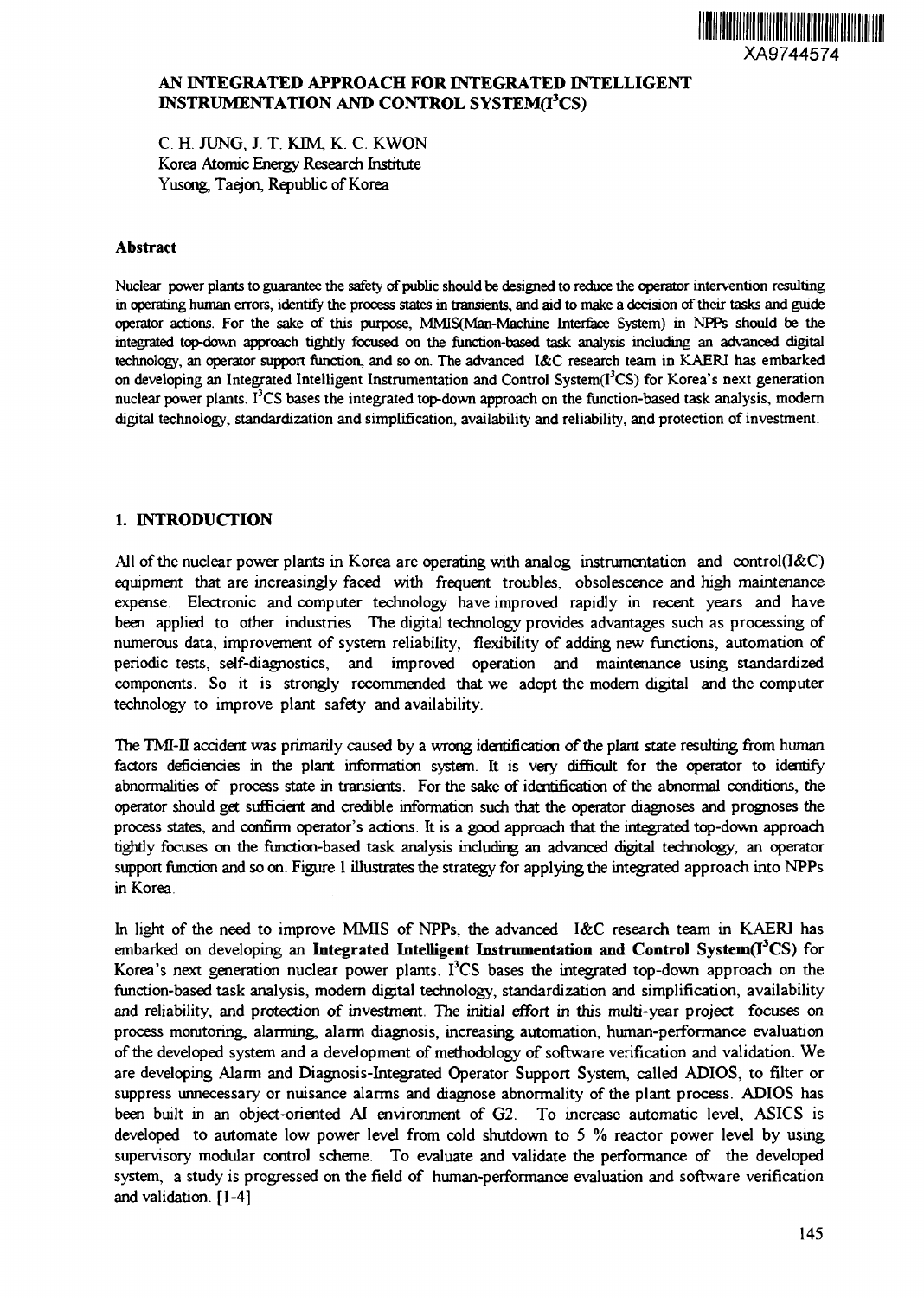# 2. TARGET OF  $I^3CS$

To establish the technical goals of  $I^3CS$ , we have evaluated the technical level of I&C, such as Computerized Compact Workstation, Digital Control, Digital Protection, Operator Support, Network, and Digital Data Acquisition and Nuclear Integrated Monitoring Technique. The results of the evaluation were to increase the level of automation applying the advanced control techniques such as supervisory control and automatic startup/shutdown system, to consolidate the function of diagnosis and operator support in process transients, and to integrate these systems properly according to operator's cognitive mental model. Fig. 2 shows the technical goals of  $I<sup>3</sup>CS$ .

We proposed  $I^3CS$  for beyond the next generation NPPs in Korea.  $I^3CS$  reflects a concept of EPRI Utility Requirement Document such as top-down approach based on the functional task analysis, modem digital technology, standardization and simplification, availability and reliability, and protection of investment, etc. To accomplish this purpose, the major targets of  $I<sup>3</sup>CS$  were established with the following major elements.

## *Reduced Human Errors*

First of all, to reduce human error, the integrated design methodology should be developed. There is a feasible way of the integrated top-down approach to reconstruct the I&C architecture including control room based on a task allocation by the functional-based task analysis. Second, a cause bringing about human error should be eliminated. Because the automatic start-up/shutdown system reduces the operator intervention in operation of start-up and shutdown mode, a mistake of operator will be significantly reduced. Intelligent operation support system aids to identify the plant state in the transient condition, make a decision of the operator tasks, and guide operator actions.

## *Improved Availability and Reliability*

The reactor protection system and safety related system will be designed by digital technology with an automatic test function and self-diagnosis features. These technologies will significantly decrease the unnecessary reactor trips. The use of digital technology in NPPs takes advantages such as processing of numerous data, flexibility of adding a new function, and reduction of operation and maintenance expense. However, an application of digital technology may bring about a new problem to ensure safety and reliability as concerns common mode failure and software verification and validation(V&V). Especially because of the characteristics of software, the safety and reliability of software are critical issues in the digital I&C system of NPPs.

### *Standardization and Simplification*

I<sup>3</sup>CS uses the industrial open architecture and off-the-shelf equipment manufactured in the domestic industry. Because the off-the-shelf equipment is developed with the design of adapting the industry standard, modularizing and simplifying, repair of I&C equipment will be accomplished by simple modular replacement in the field. Operation and maintenance cost may be reduced.

### *Assure License*

An application of digital technology, especially digital safety system may bring about the new problems such as common mode failure, software verification and validation(V&V), establishment of quality assurance program and resolution of elecro-magnetic interference. A number of method and tool to solve these problems are being studied and developed, but not completely resolved. These problems are directly connected with licensing issues. For the sake of protection of utility's investment, license should be assured by solving these problems.

## 3 INTEGRATED APPROACH

It is expected that I&C systems, particularly the control room, for future plants will be strongly focused on human factors engineering. Therefore, the design of I&C architecture and the control room should be done in terms of operator tasks for human error reduction The design concept that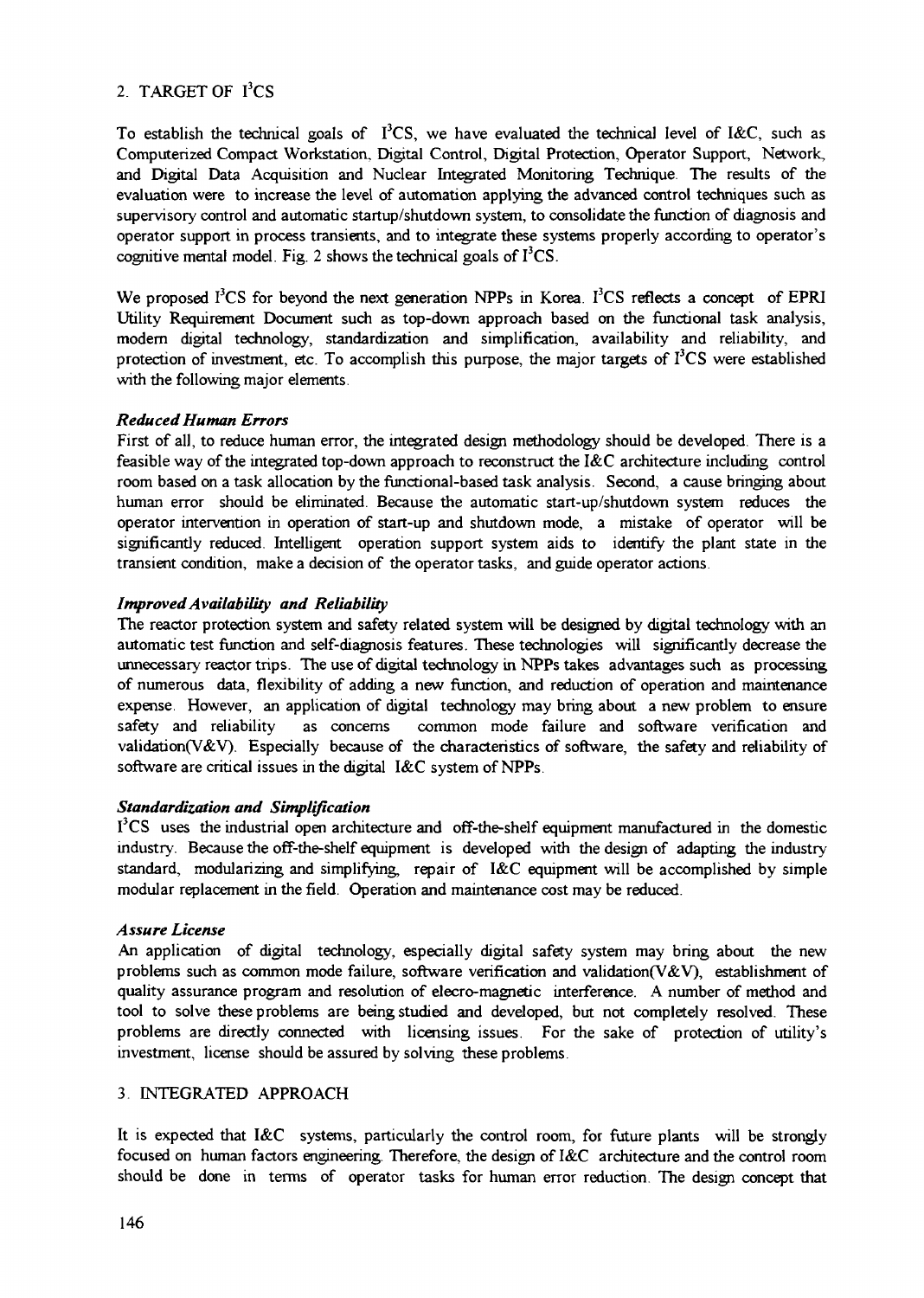provides the greatest consideration to the operator is only achieved by the integrated approach to reconstruct the whole *l&C* structure and control room based on the allocation of functional task-centered human operator. MMIS of next generation NPPs in Korea integrates the operator support functions, the process operation functions and the monitoring functions according to operator's cognitive mental model.

The integrated top-down approach focused on operator tasks and should be performed on the basis of the previously obtained system design technology, the developed research results, and the transferred technology from ABB-CE. In the development stage, we will develop a standard design package $(I<sup>2</sup>CS)$ of the level. If there are some fields of technology lacking in Korea such as diagnosis model, operator response model, supervisory control techniques and performance evaluation, etc, they will be provided by cooperation with foreign suppliers.

# 4. APPROACH FOR I<sup>3</sup>CS

The  $I<sup>3</sup>CS$  consists of three major parts; (1) the advanced compact workstation, (2) the distributed digital control and protection system, including Automatic Startup/shutdown Intelligent Control System(ASICS), and the computer-based alarm processing and operator support system, called Diagnosis, Response, and operator Aid Management System (DREAMS). The advanced compact workstation adapts a control workstation concept by adding the new design features such as supervisory functions, operator support display, and selected mobile overview display, etc. The distributed digital control and protection system are designed by using the robust and fault-tolerant control method, the intelligent supervisory control technique, the automatic startup/shutdown system, the data communication network, etc. DREAMS provides the operator exact information by using the dynamic alarm processing techniques, the model-based fault detection and the diagnosis functions, etc.

# 4.1. Advanced compact workstation

The advanced control workstation has adapted a computer-based compact workstation concept on the application for next generation NPPs. By the first effort to allocate the function of the computer-based compact workstation, the function-based task analysis was performed. This advanced compact workstation is upgraded by adding the new design features on the basis of functional-based task allocation. The added design features are as follows:

- extension of supervisory functions;
- extension of coordinated function between operators;
- consolidation of operator support function;
- Intelligent soft control technique;
- electronic display of normal and emergency procedures;
- Extension of overview display;
	- two detailed system overview mimic displays;
	- a selected movable overview display.

# 4.2. Fully distributed digital control and protection system

Through the function-based task analysis, the control and protection system is also adapted in  $I<sup>3</sup>CS$  by adding the following design features:

- Fully using data communication network.
- Supervisory control coordinating primary and secondary system.
- $\overline{\phantom{0}}$ Automatic startup/shutdown system with supervisory coordinator.
- Robust and fault-tolerant control.
- Addition of Macro control functions.  $\overline{\phantom{0}}$
- $\overline{a}$ Certain resolution for common-mode failure, software V&V and EMI.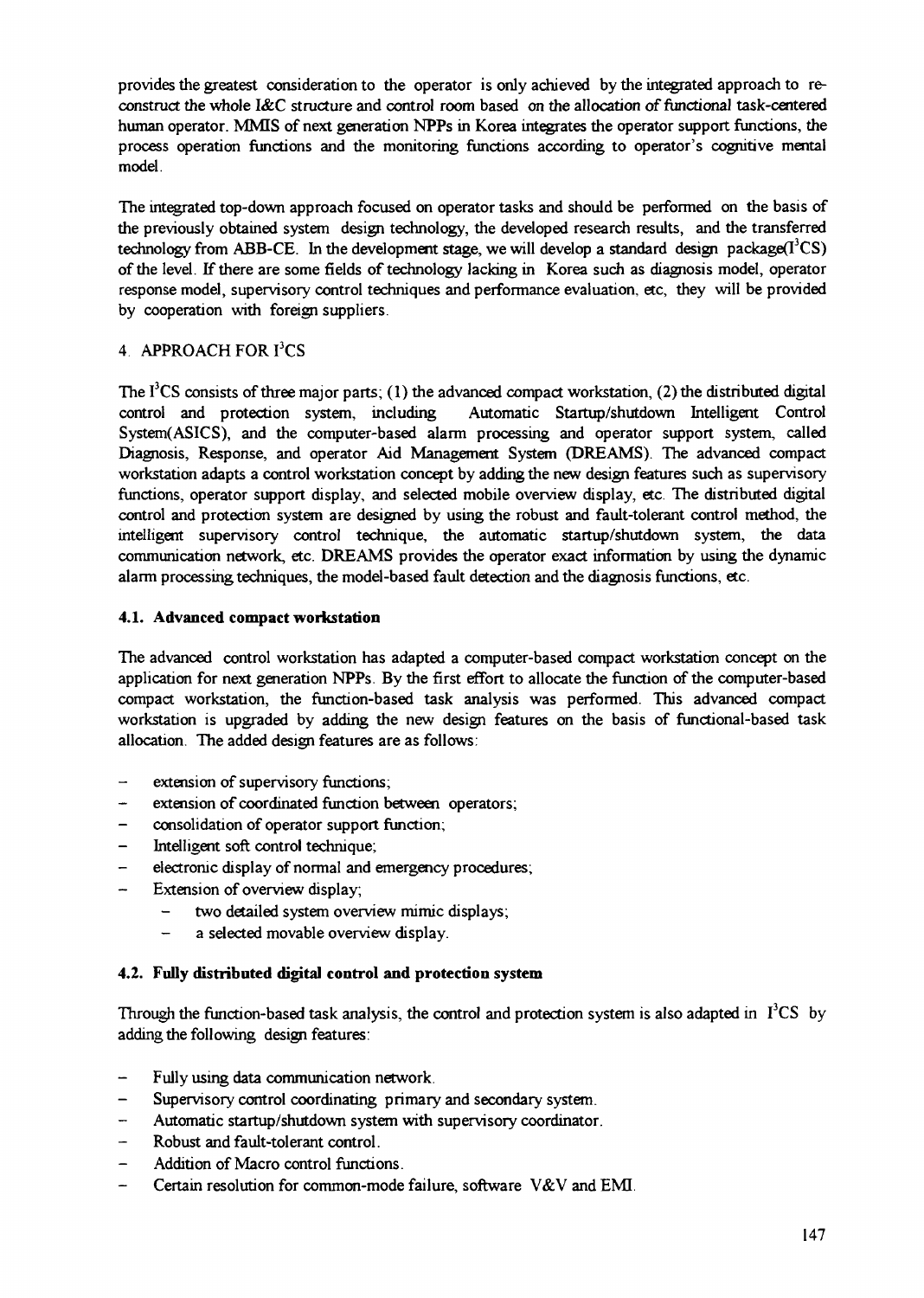The first effort in the control and protection system is to develop the digitized system. The digitalization, especially of the protection system, has some problem such as common-mode failure, software verification and validation, and hardware electro-magnetic interference, etc. To solve these problems, the control system is duplicated using the different hardware and software, and the protection system adds the system-based hardwired backup system. The methodology for resolution of the problems of software V&V and EMI is being studied.

The second effort is to increase the level of automation. The increase of automation reduces operator intervention that is a cause of human errors. The automatic startup/shutdown system is developed for these purposes.

## 4.3. Automatic startup/shutdown intelligent control system (ASICS)

The target of ASICS automates operation from cold shutdown to 5 % of reactor power. ASICS uses hierarchical modular control scheme and supervisory control scheme. ASCIS divides the control scheme into three hierarchical control level. Fig. 3 shows ASICS's hierarchical control configuration scheme. In the first supervisory control level, supervisory coordinator confirms an action of the lower level controllers, supervises the plant state and coordinates the lower level controllers. The control level of the second operating mode divides the four control mode such as heating mode I sequence control, heating mode II sequence control, critical mode sequence control, and 2nd mode sequence control. In this control level, the mode sequential controllers controls the needed components of the lower level control system in each control mode according to the sequential procedure. As there are the break points between modes, the supervisory coordinator automatically checks and alarms a safe condition of control process and coordinates the lower level controllers. The major control in heating mode I is temperature control in the primary system. The major control in heating mode  $\Pi$  is pressure and temperature control in the primary system. The major control in critical mode is reactivity control in Core. The major control in 2nd mode is level and pressure control in secondary system. The low control level is the same of the conventional control scheme.

### 4.4. Diagnosis, response and operation management system (dreams)

There are the strongly developing areas. At present, one of the most important issues in human factors engineering field is to reduce human errors. To reduce human errors, there are two ways that eliminate the essential cause of human errors by intervening operator and informing the operator what to precisely identify plant state in emergency condition and by directing the operator actions. DREAMS provides the operator an exact information that supports the operator to diagnose abnormalities of plant, to manage the operator response on the application of the following technologies:

- Computer-based dynamic alarm processing techniques:
	- alarm suppression on operating mode;
	- alarm suppression on direct precursor and cause-consequence relationship;
	- dynamic prioritization dependent on plant state.
- Model-based fault detection and diagnosis functions.
- Integrated operation support and management system with computer-based guide display of normal and emergency operation, and technical specifications monitoring.

The initial effort as a part of developing DREAMS focuses on intelligent process monitoring, alarming and diagnosis, namely Alarm and Diagnosis-Integrated Operator Support System (ADIOS). We are currently focusing on implementing an advanced alarm processing using G2 real-time expert environment. ADIOS uses equipment-state dependency, plant mode dependency, alarm generation, and cause-consequence relationship(sometimes called, direct precursor), and multi-setpoint relationship(sometimes called, level precursor), in addition to some unique methods. Our unique methods include separation of the process alarms (e.g., temperature or pressure alarms of the main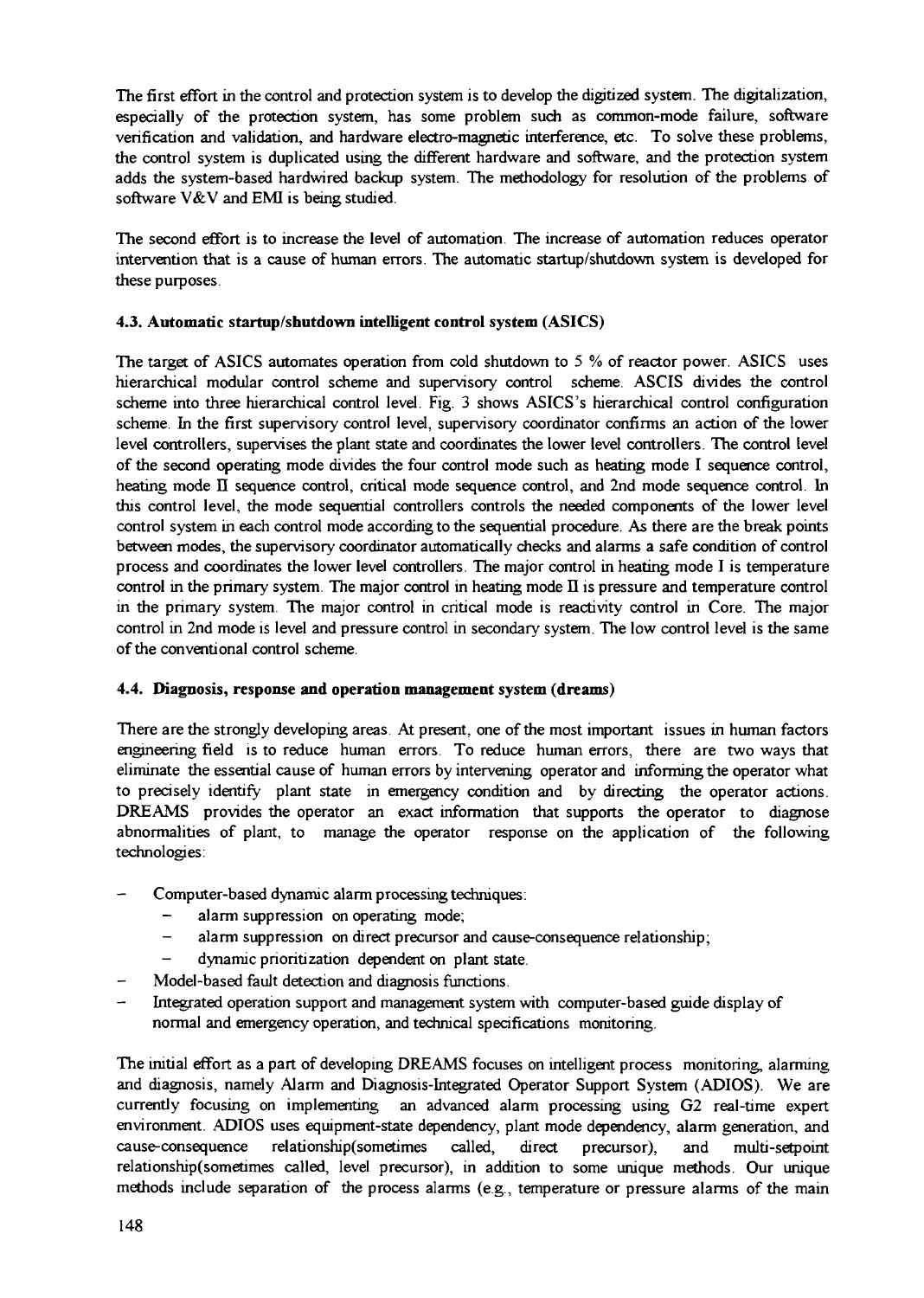process) from equipment-related alarms (e.g., vibration or lubrication alarms of a pump), presentation of status alarms (e.g., PORV not closed) on the process mimic, representation of group alarms assimilating information from several related alarms. Fig. 4 shows how the alarms are processed and presented in ADIOS.

Two different scales of ADIOS are under development using G2 real-time expert system shell; (1) a small scale with about 40 alarms to devise a generic architecture for alarm processing and presentation and also to demonstrate the basic concepts of annunciation improvement, and (2) a large scale with hundreds of alarms to show the alarm management in a more practical environment. The small-scale system is used as an example to illustrate the major concepts. Fig. 5 shows the process overview mimic display in ADIOS. Once the large-scale ADIOS is developed, it also shall undergo several performance tests including: (1) a preliminary test with the CNS, (2) verification and validation (V&V) of the ADIOS knowledge base using an automated V&V tool, called COKEP (Checker Of Knowledge base using Extended Petri net), and (3) a human-factors test using the Simulation Analyzer with a Cognitive Operator Model (SACOM) in the KAERI's Integrated Test Facility (TTF).

The activated alarms are then prioritized using several alarms processing methods, such as plant-mode dependency, equipment-state dependency, multi-setpoint relationship (i.e., level precursor), causeconsequence relationship (i.e., direct precursor), and so on. Each alarm in ADIOS is initially classified into one of two different priority groups: (1) the first priority group of priority 1 or 2, and (2) the second priority group of priority 2 or 3. This classification of every alarm is based on its importance as to the promptness of the operators' response needed, or the effect of the alarm on the plant process or equipment. The prioritized alarms are displayed on the process overview mimic, and also the chronological list of alarms is givens on another dedicated CRT, with those alarms categorized by systems shown on the third CRT as a spatially dedicated soft alarm panel. Priority 1, 2, or 3 alarms are shown differently in red, yellow, or white, respectively. The same color coding is applied to the alarm texts in the alarm list, and also to the window tiles on the soft alarm panel.

# 4.5. **Safety software verification and validation** (SSW)

The use of computers in safety-critical, real-time, instrumentation and control applications requires that the issues of system performance, software verification and validation  $(V&V)$ , software safety, and software related common mode failures be addressed. Resolution of these issues as they pertain to nuclear facility applications is an emerging technology. Nevertheless, for commercial nuclear applications, these issues must be adequately addressed during licensing process. The modem and KNGR designs in Korea will utilize computers in safety-critical, real-time I&C applications.

S SW team is responsible for developing an indigenous technical capability for verifying and validating the software safety of computer-based I&C systems for safety-critical applications in nuclear facilities. The missions of SSW team in KAERI are (1) to evaluate the worldwide issues of digital safety system in nuclear power plant, (2) to construct the high-assurance software development environment, (3) to develop the methodology to design and to  $V&V$  software important to safety, (4) to study the basic technologies on safety-critical software. We are conducting these missions successfully through the cooperative R&D with industry and universities, the globalization of R&D, and the collaboration with the regulatory body and the international standards organizations. Fig. 6 depicts the technological tree of SSVV and the relations.

# 5 CONCLUSIONS

In light of the need to improve MMIS of NPPs, KAERI has embarked on developing an Integrated Intelligent Instrumentation and Control System(I<sup>3</sup>CS) for Korea's next generation nuclear power plants. I<sup>3</sup>CS bases the integrated top-down approach on the function-based task analysis, modern digital technology, standardization and simplification, availability and reliability, and protection of investment

The initial effort in this multi-year project focuses on process monitoring, alarming, alarm diagnosis, increasing automation, human-performance evaluation of the developed system and a development of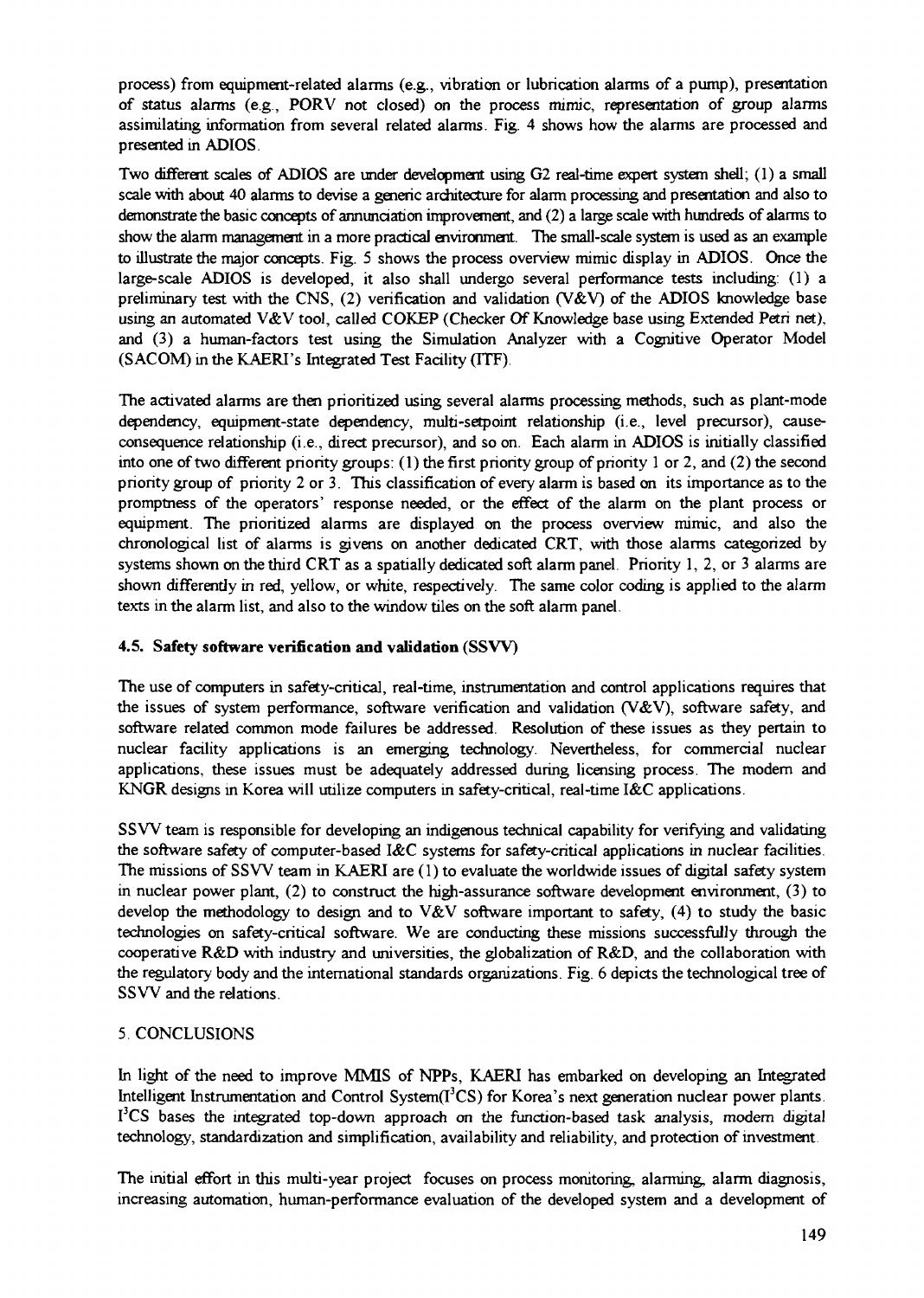methodology of software verification and validation. We are developing Alarm and Diagnosis-Integrated Operator Support System, called ADIOS, to filter or suppress unnecessary or nuisance alarms and diagnose abnormality of the plant process. ADIOS has been built in an object-oriented AI environment of G2. To increase automatic level, ASICS is developed to automate low power level from cold shutdown to 5 % reactor power level by using supervisory modular control scheme. To evaluate and validate the performance of the developed system, a study is progressed on the field of humanperformance evaluation and software verification and validation.

## REFERENCES

- [1] KIM, J.T., HAM, C.S., KWON, K.C., LEE, D.Y., "The Strategy for the Advanced I&C System  $(I<sup>3</sup>CS)$  Development", Proceedings of a Specialists' Meeting Organized by the IAEA in Co-operation with ISTec and held in Garching, Germany, 4-7 July (1995).
- [2] KIM, I.S., HWANG, I.K., LEE, D.Y., PARK, J.C., HAM, C.S., "An Integrated Approach to Alarm processing", The 2nd American Nuclear Society Topical Meeting on Nuclear Power Plant on Nuclear Power Plant Instrumentation, Control, and Human-Machine Interface Technology, University Park, Pennsylvania, USA, May 6-9 (1996).
- [3] Na, N.J., Kim, IS., Kim, J.T., Hwang, IK., Lee, D.Y., and Ham, C.S., "AI-Based Alarm Processing for a Nuclear Power Plant," FLINS'96, The 2nd International FLINS Workshop on Intelligent Systems and Soft Computing for Nuclear Science and Industry, Mol, Belgium, September 25-27 (1996).
- [4] JUNG, C.H., " A Development of Automatic Control Modes for the Startup Operation of NPP," Proceeding of the Korean Nuclear Society Autumn Meeting, Vol. 1, Seoul, Korea (1995).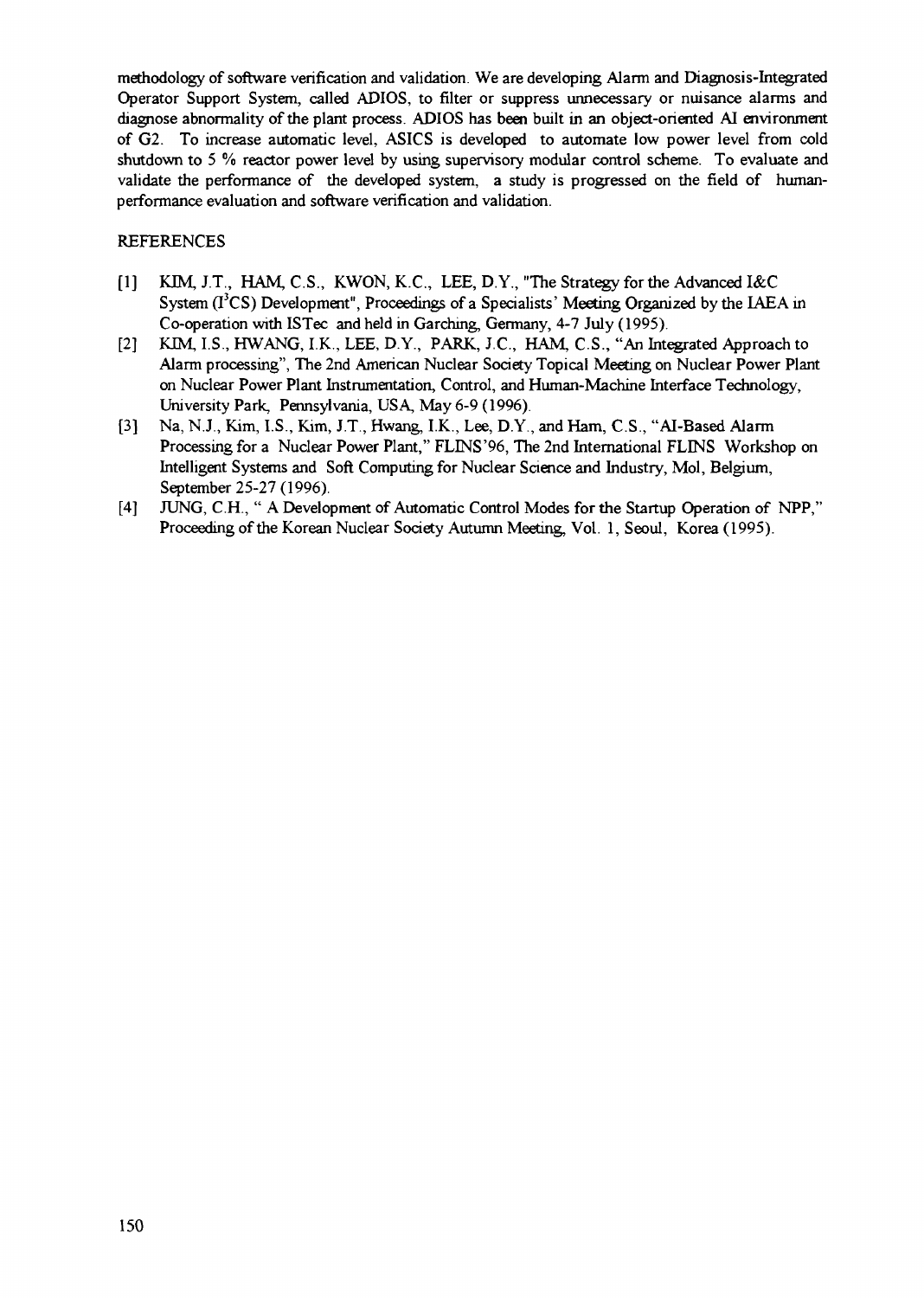

*FIG. 1. The strategy for applying the integrated approach.*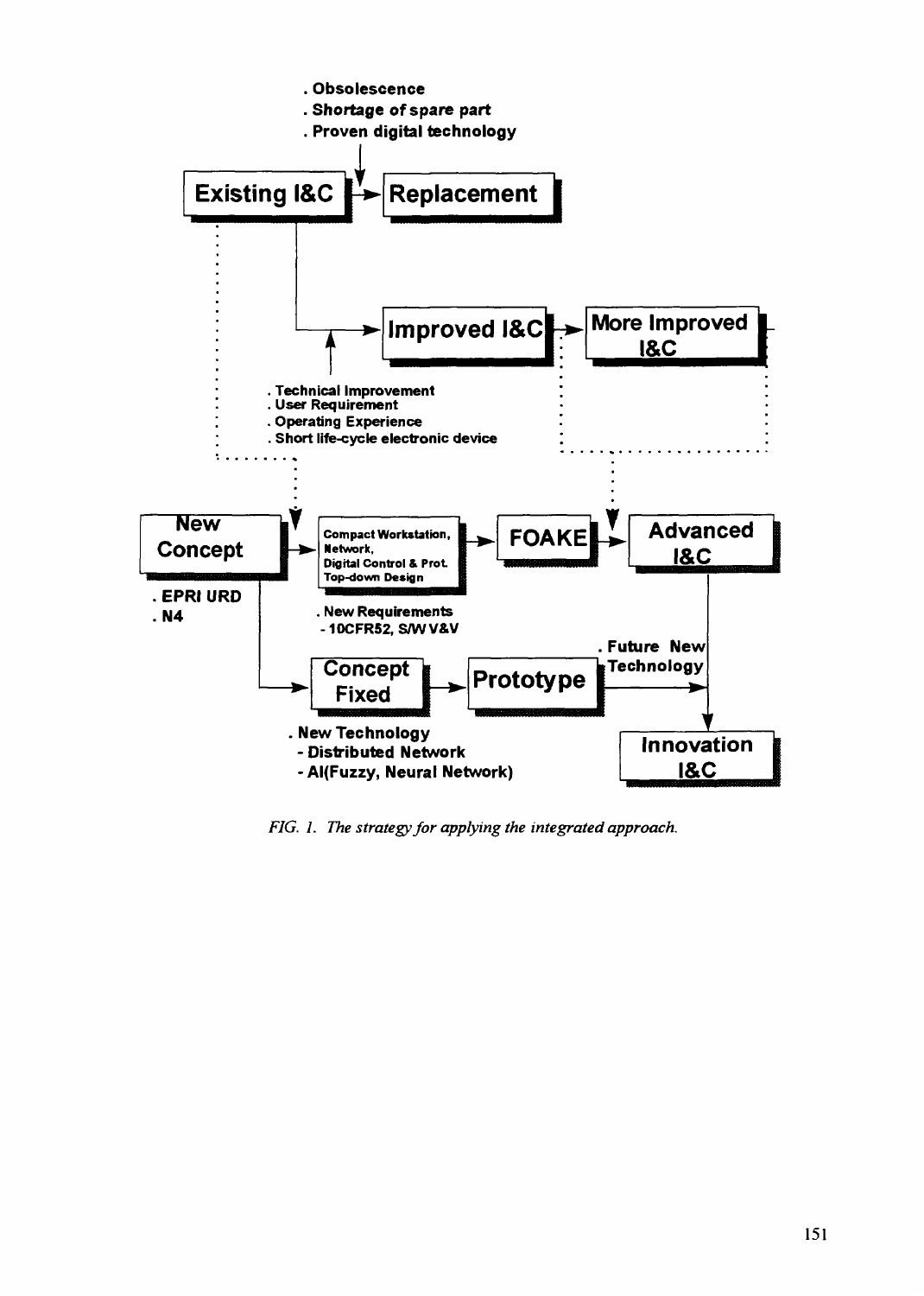

*FIG. 2. The technical goals of*  $I^3$ *CS.* 



*FIG. 3. ASICS's hierarchical control scheme.*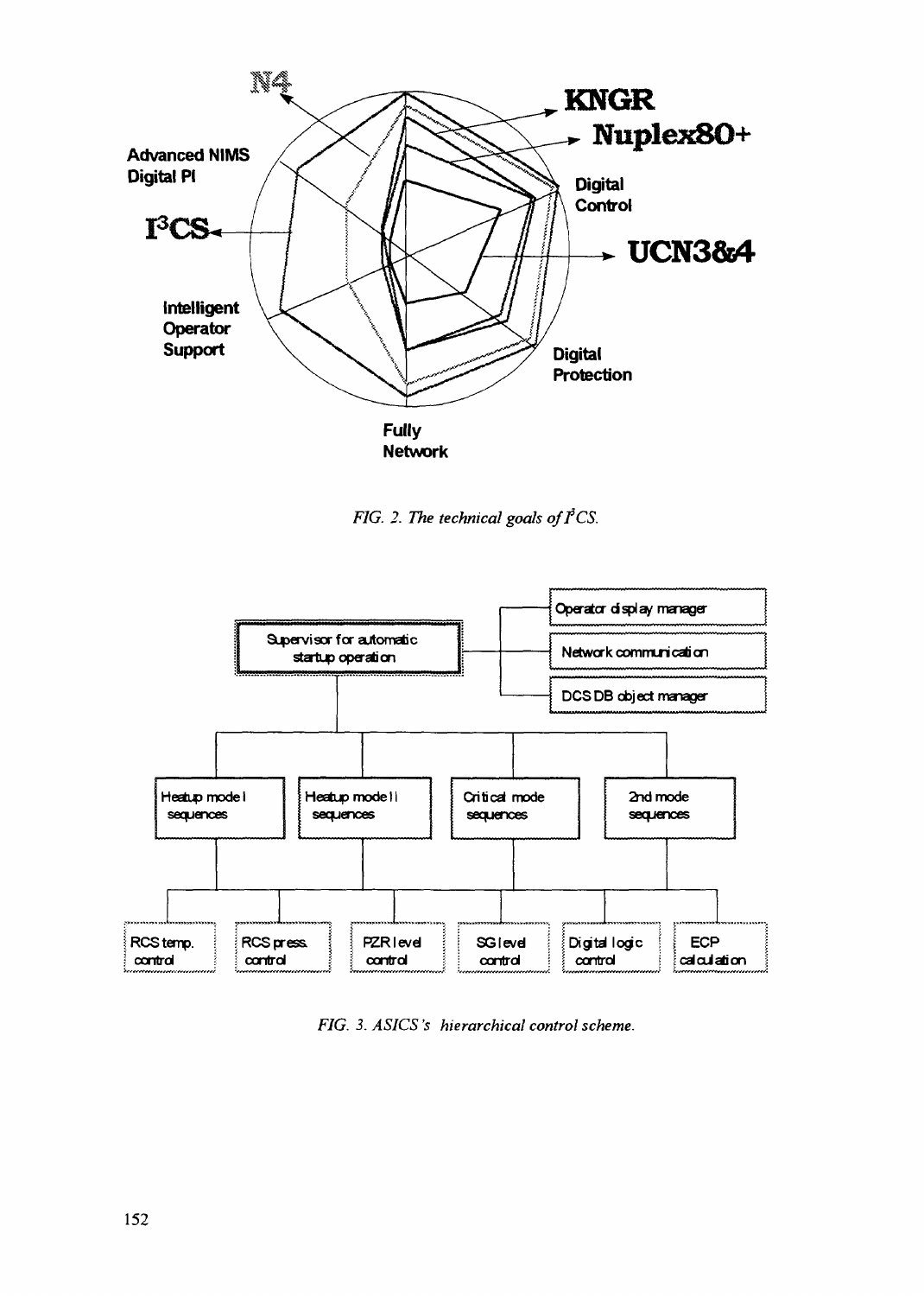

F/G. 4. *Alarm processing flow in ADIOS.*



*FIG. 5. Process overview mimic display in ADIOS.*